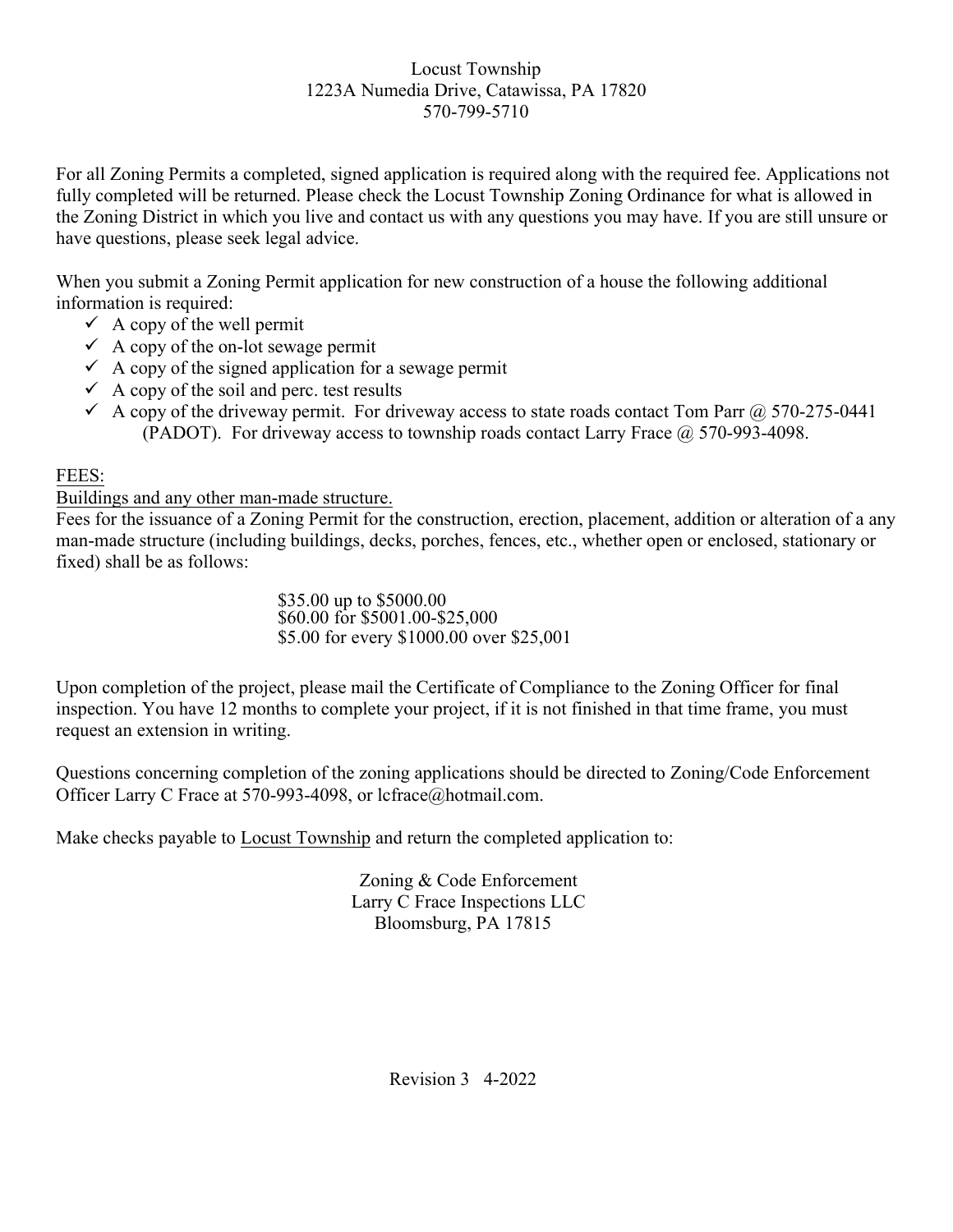| Date Issued to Applicant _________                                                    | Permit No.                                                                                 |  |  |  |
|---------------------------------------------------------------------------------------|--------------------------------------------------------------------------------------------|--|--|--|
| <b>I. APPLICANT DATA</b>                                                              |                                                                                            |  |  |  |
| (Please Print)                                                                        |                                                                                            |  |  |  |
|                                                                                       | Name Phone Phone                                                                           |  |  |  |
|                                                                                       |                                                                                            |  |  |  |
|                                                                                       |                                                                                            |  |  |  |
| Name $&$ address of owner if other than applicant                                     |                                                                                            |  |  |  |
|                                                                                       |                                                                                            |  |  |  |
|                                                                                       | Signature of owner                                                                         |  |  |  |
| Address of property for Zoning Permit                                                 |                                                                                            |  |  |  |
| <b>III. PROPOSED USE DATA</b><br>A. Type of Activity (Check all applicable responses) |                                                                                            |  |  |  |
| New construction                                                                      | Relocation of existing structure                                                           |  |  |  |
| Addition to existing structure                                                        | Change of use                                                                              |  |  |  |
| Alteration to existing structure                                                      | $\equiv$ Erection of sign(s)                                                               |  |  |  |
| Change or extension of nonconforming use                                              | Wind Energy                                                                                |  |  |  |
| Seasonal / Temporary<br>$\mathbb{R}^n$                                                | Other                                                                                      |  |  |  |
|                                                                                       | <b>B. Proposed Principal / Accessory Use (Check and complete all applicable responses)</b> |  |  |  |
| Residential                                                                           | Commercial                                                                                 |  |  |  |
| Industrial                                                                            | Institutional                                                                              |  |  |  |
| Recreational                                                                          | Single-family detached                                                                     |  |  |  |
| Single-family attached                                                                | Multi-family; # of units                                                                   |  |  |  |
| Mobile home                                                                           | $#$ of units<br>Mobile home park -                                                         |  |  |  |
| Garage/Carport                                                                        | <b>Storage Structure</b>                                                                   |  |  |  |
| Private swimming pool                                                                 | <b>Energy Source</b>                                                                       |  |  |  |
| Deck/Patio/Porch                                                                      | Enclosed<br>Unenclosed                                                                     |  |  |  |
| Sign                                                                                  | Home occupation/Professional office                                                        |  |  |  |
| Other                                                                                 |                                                                                            |  |  |  |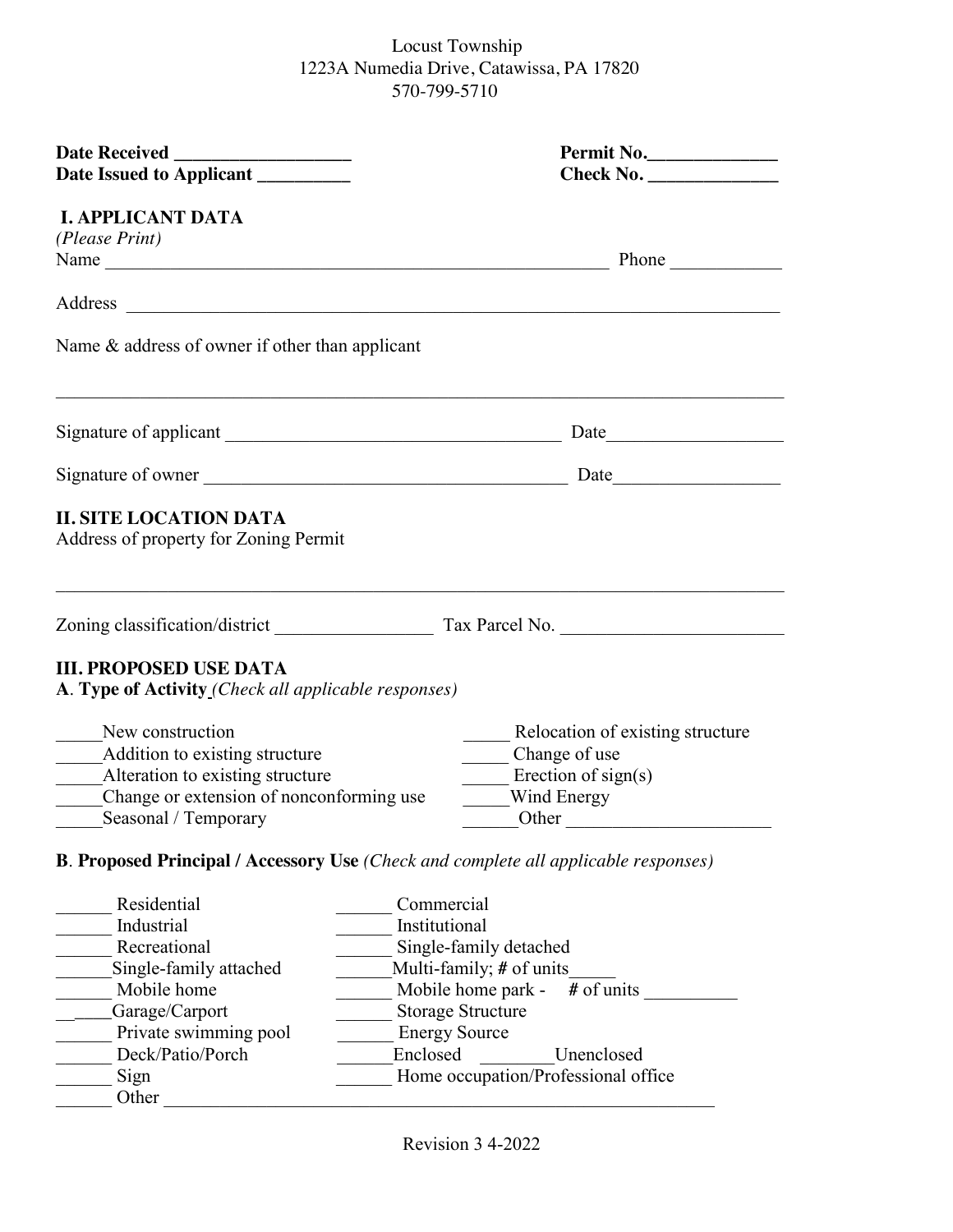### **IV. STRUCTURAL CHARACTERISTICS/DATA**

Complete the following as they relate to your permit request.

| A. Yard Dimension & Building /Accessory Location (Complete all applicable responses)                                                                                                        |                          |  |                                |  |  |
|---------------------------------------------------------------------------------------------------------------------------------------------------------------------------------------------|--------------------------|--|--------------------------------|--|--|
|                                                                                                                                                                                             |                          |  |                                |  |  |
| Building / Accessory location measured from adjoining property line & street right of way:                                                                                                  |                          |  |                                |  |  |
|                                                                                                                                                                                             |                          |  |                                |  |  |
|                                                                                                                                                                                             |                          |  |                                |  |  |
| <b>B. Building / Apparatus / Sign Dimension (Complete all applicable responses)</b>                                                                                                         |                          |  |                                |  |  |
|                                                                                                                                                                                             |                          |  | $Sign$ <sub>____________</sub> |  |  |
| Length ft Width Theory                                                                                                                                                                      |                          |  | Height ft                      |  |  |
| C. Support & Construction Data (Complete all applicable responses)                                                                                                                          |                          |  |                                |  |  |
|                                                                                                                                                                                             | Contractor Name<br>Phone |  |                                |  |  |
| Number of off-street parking spaces to be provided (if applicable)                                                                                                                          |                          |  |                                |  |  |
| Estimated: Starting Date___________ Completion Date_________ Occupancy Date ________                                                                                                        |                          |  |                                |  |  |
| Issuance of this Permit may be appealed by any aggrieved party within 30 days of its issuance.                                                                                              |                          |  |                                |  |  |
| Completion and submission of this Application shall not relieve the applicant from obtaining such other<br>permits as may be required by other local, state or federal regulations or laws. |                          |  |                                |  |  |
| VI. DISPOSITION (To be completed by the Zoning Officer)                                                                                                                                     |                          |  |                                |  |  |
|                                                                                                                                                                                             |                          |  |                                |  |  |
|                                                                                                                                                                                             |                          |  |                                |  |  |
|                                                                                                                                                                                             |                          |  |                                |  |  |

Revision 3 4-2022 *If permit is denied one of the following may be applicable: Variance, Special Exception, Conditional Use, or Other.*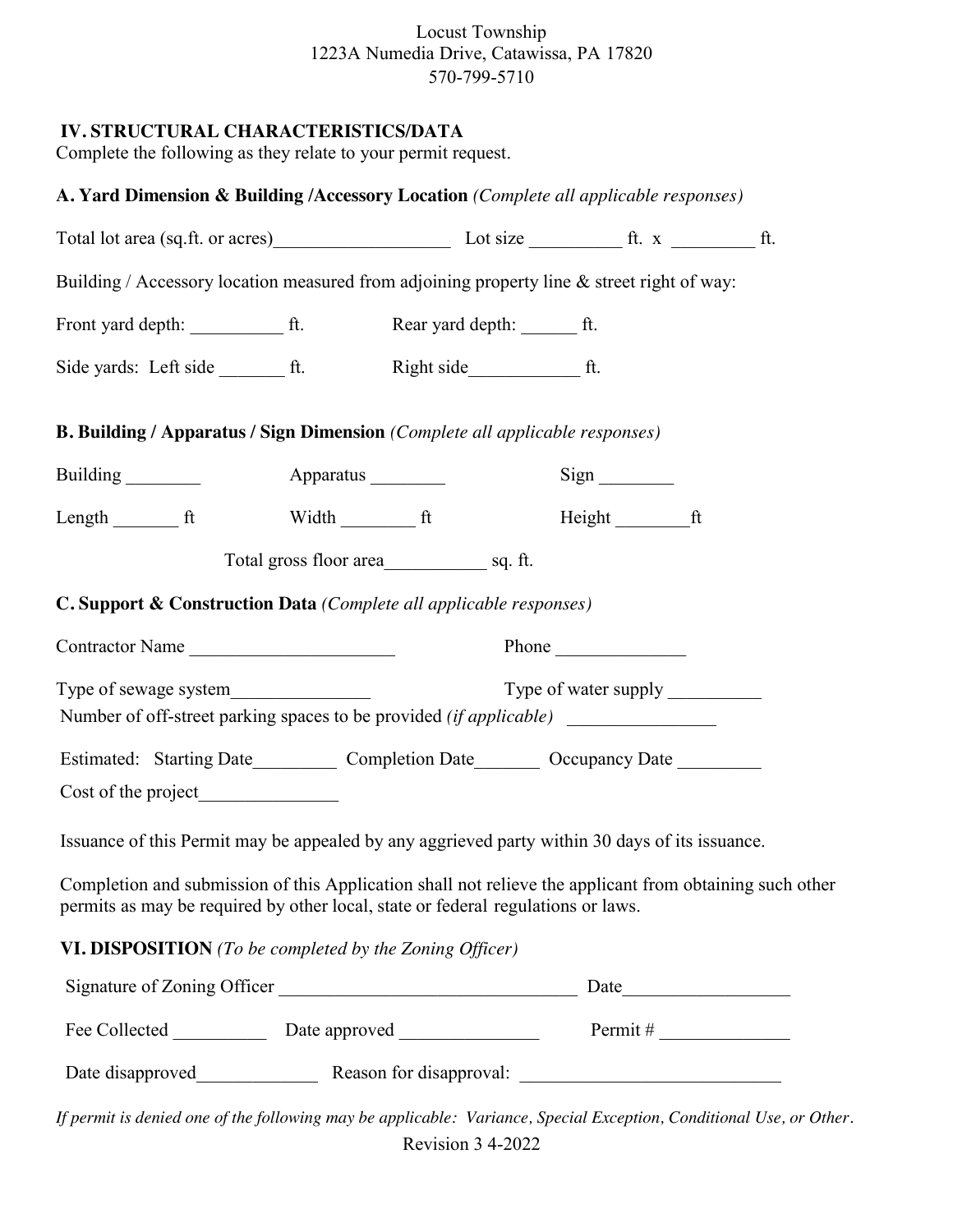# I*MPORTANT NOTES!!*

# **Provide a sketch of the proposed use or structure on the plan on page 4 of this Application, or a set of plans may be attached if they clearly show the building(s) & lot's relationship to property lines.**

If the property is located in a floodplain, a copy of a benchmark from the site should also be attached and must be properly signed and sealed by a registered professional land surveyor, engineer or architect.)

On completion of your project you are required to obtain a **Certificate of Compliance** signed by the Zoning Officer. Please mail the completed Certificate of Compliance, or call the Zoning Officer, for an inspection upon completion.

Work authorized by this Zoning Permit must be completed within 12 months of the date of Permit issuance.

A *Building Permit* may also be required. Please contact the Larry C Frace Inspections LLC Building Inspection Office at 570-993-4098.

Pennsylvania Act 287 requires excavators, private land owners, contractors, developers and farmers to call PA One Call at 8-1-1 or 800-242-1772 three business days before any kind of digging occurs with power equipment.

Please direct any questions to Zoning/Code Enforcement Officer Larry Frace at 570-993-4098 or lcfrace@hotmail.com.

Revision 3 4-2022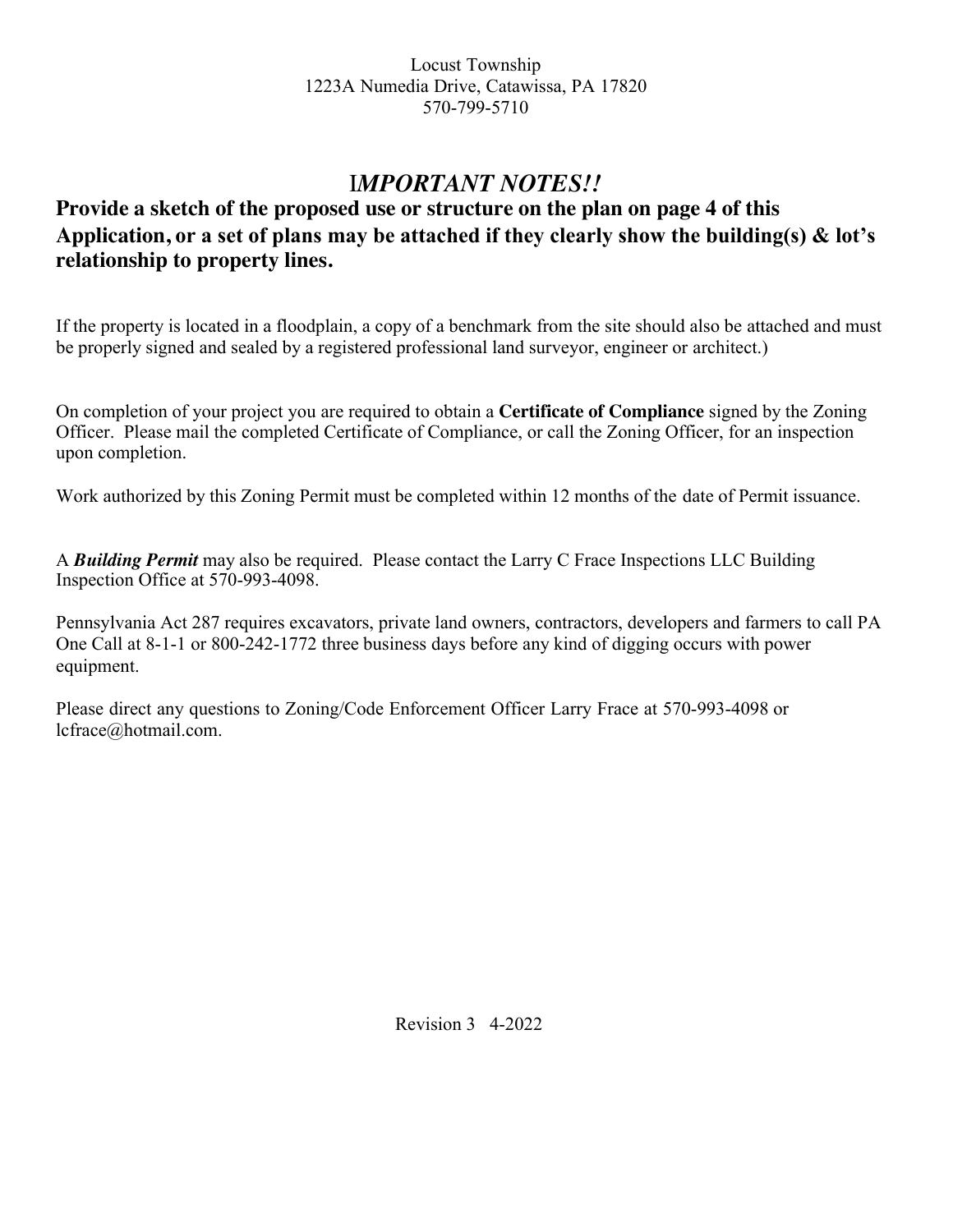#### **LOCATION SKETCH**

Instructions **--** the location sketch should show:

- 1. The relationship of the lot to adjoining properties and road systems.
- 2. The general shape of the lot and the location of the proposed building(s), as well as existing building locations on the parcel.
- 3. The dimensions of the lot lines.
- 4. The approximate location of any well or sewage system.
- 5. The location of any other major lot features, i.e. driveways, garage or existing buildings.